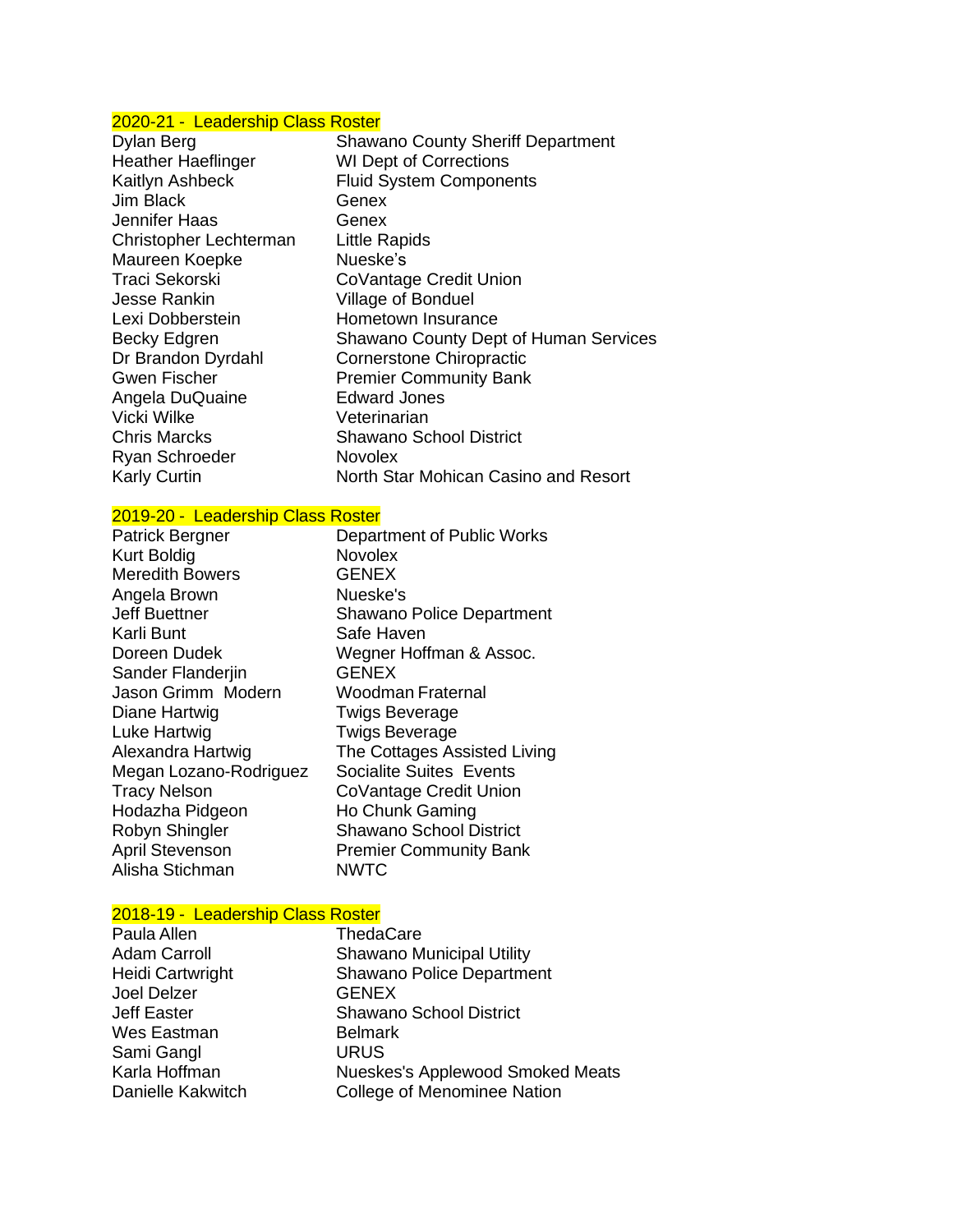| Ryan LaRock           |  |
|-----------------------|--|
| <b>Theresa Martin</b> |  |
| Lisa Meisner          |  |
| Barbara Mendoza       |  |
| Morgan Mielke         |  |
| Dan Schardt           |  |
| Liz Selby             |  |

Novolex College of Menominee Nation Orthopedic & Spine Therapy The F.R.E.S.H. Project Premier Community Bank Little Rapids Corporation CoVantage Credit Union

### 2017-18 - Leadership Class Roster

Erin Berger Frin Berger AgSource<br>
Jenni Bever Frankryke Nueske's Nueske's Applewood Smoked Meats Jennifer Bisterfeldt SAM25 Tony Bisterfeldt SMU/City of Shawano Kendra Brusewitz **Shawano County Dept Human Svcs** Laura Chartraw Shawano Police Department Dawn Clark Nsight/Cellcom Sarah Clark **Aflac** Katie Frank ThedaCare<br>Miranda Gollnow Menominee Menominee Job Center Andrew Graf CRI Todd Lorbiecki Village of Bonduel Tyler Marohl CoVantage Credit Union Kerrie Marquardt Fox Valley Tech Lt Mike Musolff Shawano Police Department<br>Zachary Pedersen Kerber Rose & Assoc. Kerber Rose & Assoc. Mary Powell Shawano Lake Lioness Phil Romback Novolex Cerene Rotter **Premier Community Bank** Kara Skarlupka Shawano Country UW Extension Rod Watson Shawano School Dist Mary Wetzel **Associated Bank** 

### 2016-17 - Leadership Class Roster

| <b>Value Added Distributors</b>        |
|----------------------------------------|
| <b>NWTC</b>                            |
| <b>Novolex</b>                         |
| Cooperative Resources International    |
| <b>Nueske's Applewood Smoked Meats</b> |
| Mayo Clinic                            |
| Hammonds Farm & Greenhouse             |
| City of Shawano Parks & Recreation     |
| <b>EXIT Elite Realty</b>               |
| <b>Shawano Municipal Utilities</b>     |
| ThedaCare                              |
| <b>Premier Community Bank</b>          |
| <b>Nueske's Applewood Smoked Meats</b> |
| <b>Shawano Community High School</b>   |
| <b>Little Rapids Corporation</b>       |
| Cooperative Resources International    |
| <b>Bonduel School District</b>         |
|                                        |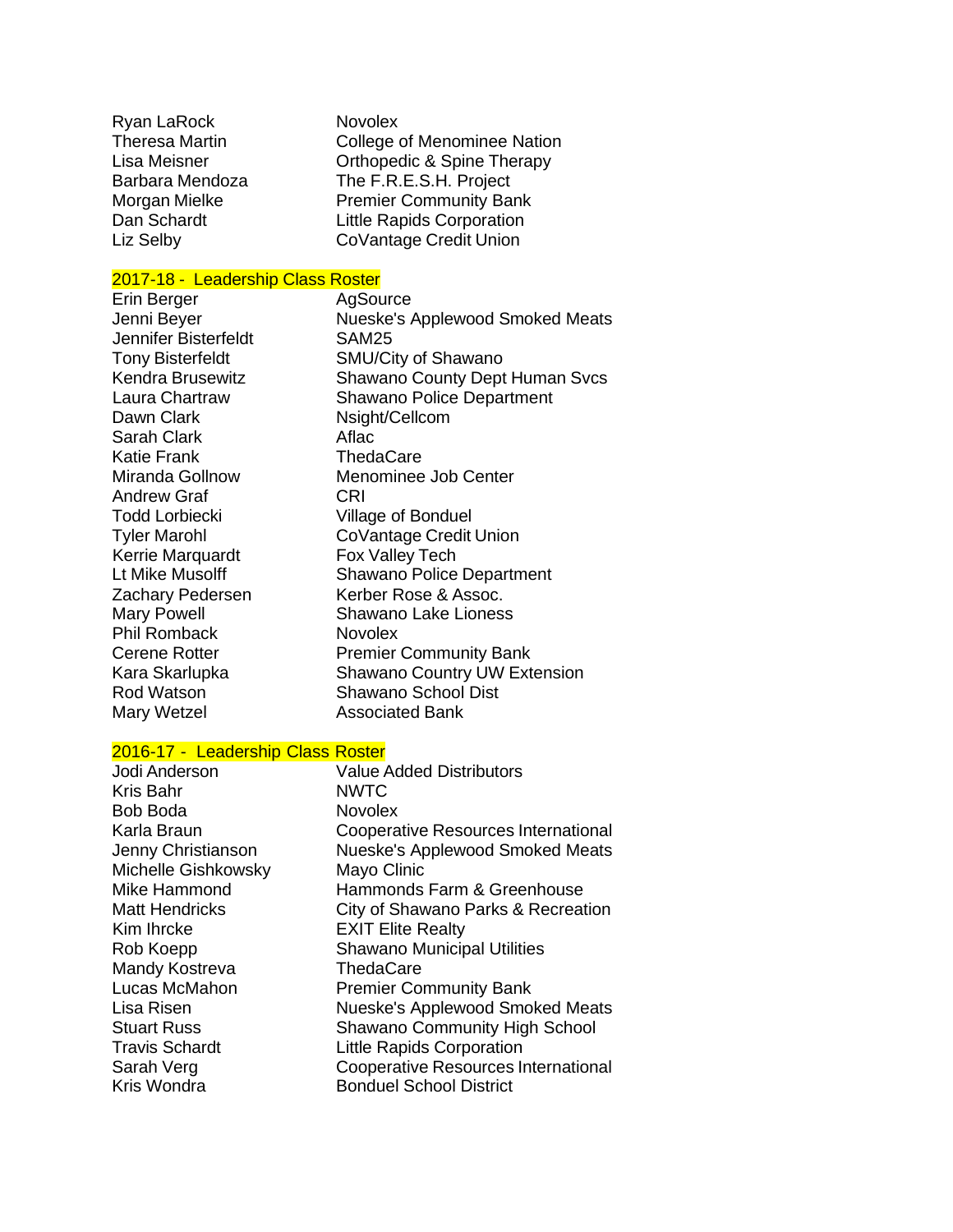# 2015-16 - Leadership Class Roster

| Jeff Ballwahn          | <b>Premier Investments</b>           |
|------------------------|--------------------------------------|
| Lori Bricko            | <b>Employment Options</b>            |
| Noah Bunt              | Shawano Police Dept.                 |
| <b>Brea Bystol</b>     | <b>BMO Harris Bank</b>               |
| Karla Duchac           | City of Shawano                      |
| <b>Danielle Ebert</b>  | <b>Bowman Consultants</b>            |
| Mark Flunker           | <b>Habitat for Humanity</b>          |
| Linda Gehrke           | Little Rapids                        |
| Jason Hietpas          | <b>Stockbridge Munsee Community</b>  |
| Rochelle Jahnke        | CoVantage CU                         |
| Kurt Kitzman           | <b>Shawano County Sheriff's Dept</b> |
| Michelle Mahr          | ThedaCare                            |
| <b>Beth McFarlane</b>  | Shawano School Board                 |
| Kent Olson             | Nueske's                             |
| Gina Patzer            | <b>Premier Community Bank</b>        |
| Patrick Rau            | <b>School District of Bonduel</b>    |
| Heather Ritchie        | CRI                                  |
| Dana Ritchie           | Shawano County Sheriff's Dept.       |
| Sue Schwartz           | <b>Junior Achivement</b>             |
| Luana Short            | <b>State Farm</b>                    |
| Josh Sortino           | WI Film & Bag                        |
| Traci Sousek           | CRI                                  |
| Jessica Van Der Linden | CoVantage CU                         |
| Elisha Wagenson        | <b>Sacred Heart School</b>           |
|                        |                                      |

### 2014-15 - Leadership Class Roster

| Kim Buettner            | <b>Bellin Health</b>             |
|-------------------------|----------------------------------|
| <b>Randal Chevalier</b> | Menominee Tribe                  |
| Kathleen Ciantar        | Kerber Rose                      |
| <b>Gary Cumberland</b>  | Shawano School Dist              |
| <b>Stacey Eggleston</b> | Thrivent Financial               |
| <b>Stacia Fuller</b>    | CoVantage CU                     |
| Christa Hansen          | <b>Body Essentials</b>           |
| <b>Matt Hietpas</b>     | <b>Shawano County</b>            |
| Kyle Phillip Hoffman    | Little Rapids                    |
| Dana Kriha              | Nueske's                         |
| Penny Kuhn              | <b>Employment Options</b>        |
| Jeffery Lenzner         | <b>Shawano Police Dapartment</b> |
| <b>Lesley Nemetz</b>    | City of Shawano                  |
| <b>Jackie Schell</b>    | Pella Mutual                     |
| <b>Ashley Schugel</b>   | CRI                              |
| <b>Eddie Sheppard</b>   | City of Shawano                  |
| James Zakula            | WI Film & Bag                    |
| Tami Zuleger            | CRI                              |

# 2013-14 - Leadership Class Roster<br>Jon Aumann Fedward Jones

Jon Aumann<br>Amie Beyersdorf

Amie Beyersdorf Shawano School District<br>Brian Brehm Shawano Medical Center Brian Brehm Shawano Medical Center<br>
Todd Buettner<br>
City of Shawano Housing City of Shawano Housing Authority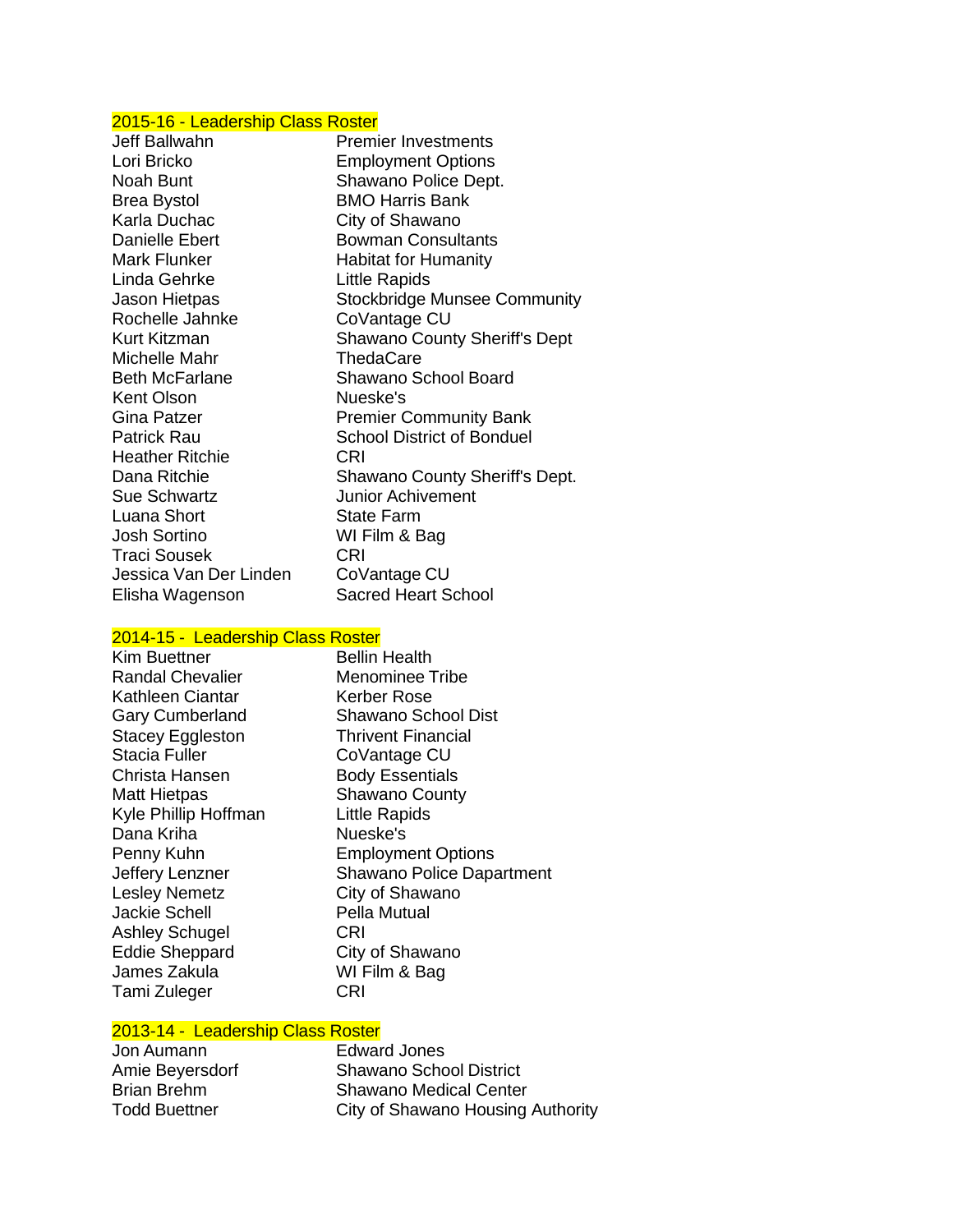| <b>Sherri Dessell</b> | <b>Mohican Nation</b>            |
|-----------------------|----------------------------------|
| Donna Everson         | CRI                              |
| Pam Hegewald          | Nueskes's                        |
| Joshua Iserloth       | Wisconsin Film and Bag           |
| Jeannie Jafolla       | <b>NWTC</b>                      |
| Nicole Johnson        | CoVantage Credit Union           |
| <b>Idell Johnston</b> | <b>State Farm Insurance</b>      |
| <b>Scott Kroening</b> | Public Works City of Shawano     |
| <b>Tracie Martin</b>  | Aarrowcast                       |
| Jennifer Powers       | Kerber Rose                      |
| Sara Romenesko        | CRI                              |
| Marisa Rycroft        | Shawano City BID                 |
| <b>Beth Schuster</b>  | <b>Premier Community Bank</b>    |
| Katie Walker          | Little Rapids-Shawano Paper Mill |
|                       |                                  |

# 2012-13 - Leadership Class Roster

| Lauri Baranczyk      | <b>Premier Community Bank</b>                         |
|----------------------|-------------------------------------------------------|
| Nicole Bergsbaken    | CoVantage Credit Union                                |
| Debbie Downs         | College of Menominee Nation                           |
| Kate Dillenburg      | <b>Bisley Fabrication</b>                             |
| Alicia Eggert-       | Aschenbrener, Woods, Lamia, Schmid, Chereskin & Sloma |
| Michael Fehlhaber    | Cooperative Resources International                   |
| Anita Kostuch        | <b>Harters Disposal</b>                               |
| Bobbi Jo Ladwig      | <b>Farmers Insurance</b>                              |
| Ami Lesecki          | <b>Genex Cooperative</b>                              |
| Zach Linsmeyer       | Kerber Rose and Associates                            |
| <b>Ryan Mueller</b>  | Wisconsin Film and Bag                                |
| Roger Pescinski      | <b>BMO Harris Bank</b>                                |
| <b>Kimberly Timm</b> | <b>Wittenberg Press</b>                               |
| Dana Usky            | Little Rapids Paper Company                           |
| Andrea Wallace       | <b>Core Commitment</b>                                |
| Laura Warning        | <b>Wolf River School to Work</b>                      |

# 2011-12 - Leadership Class Roster

| Wendy Boehm                   | <b>Woodland Boys and Girls Club</b>        |
|-------------------------------|--------------------------------------------|
| Amy Fisken                    | <b>ThedaCare Physicians</b>                |
| Linda Gilbert                 | <b>Shawano Medical Center</b>              |
| Laura Kayser                  | <b>Kerber Rose and Associates</b>          |
| <b>Brian Knapp</b>            | <b>Shawano Municipal Utilities</b>         |
| Dawn Knueppel                 | <b>Shawano Country Chamber</b>             |
| <b>Julie Montoure-Bottois</b> | CoVantage Credit Union                     |
| Josh Neumann                  | Wisconsin Film and Bag                     |
| Ron Lawrence                  | <b>Advanced Physical Therapy</b>           |
| <b>Brent Mallman</b>          | Cellcom                                    |
| Barbara Palmer                | State Farm Insurance                       |
| <b>Todd Pluger</b>            | Little Rapids Paper Company                |
| <b>Kristy Sipple</b>          | Countryview Chiropractic                   |
| Brenda Sisung                 | Cooperative Resources International        |
| Monica Vick                   | <b>Cooperative Resources International</b> |
| <b>Scott Zwirschitz</b>       | <b>Shawano School District</b>             |
|                               |                                            |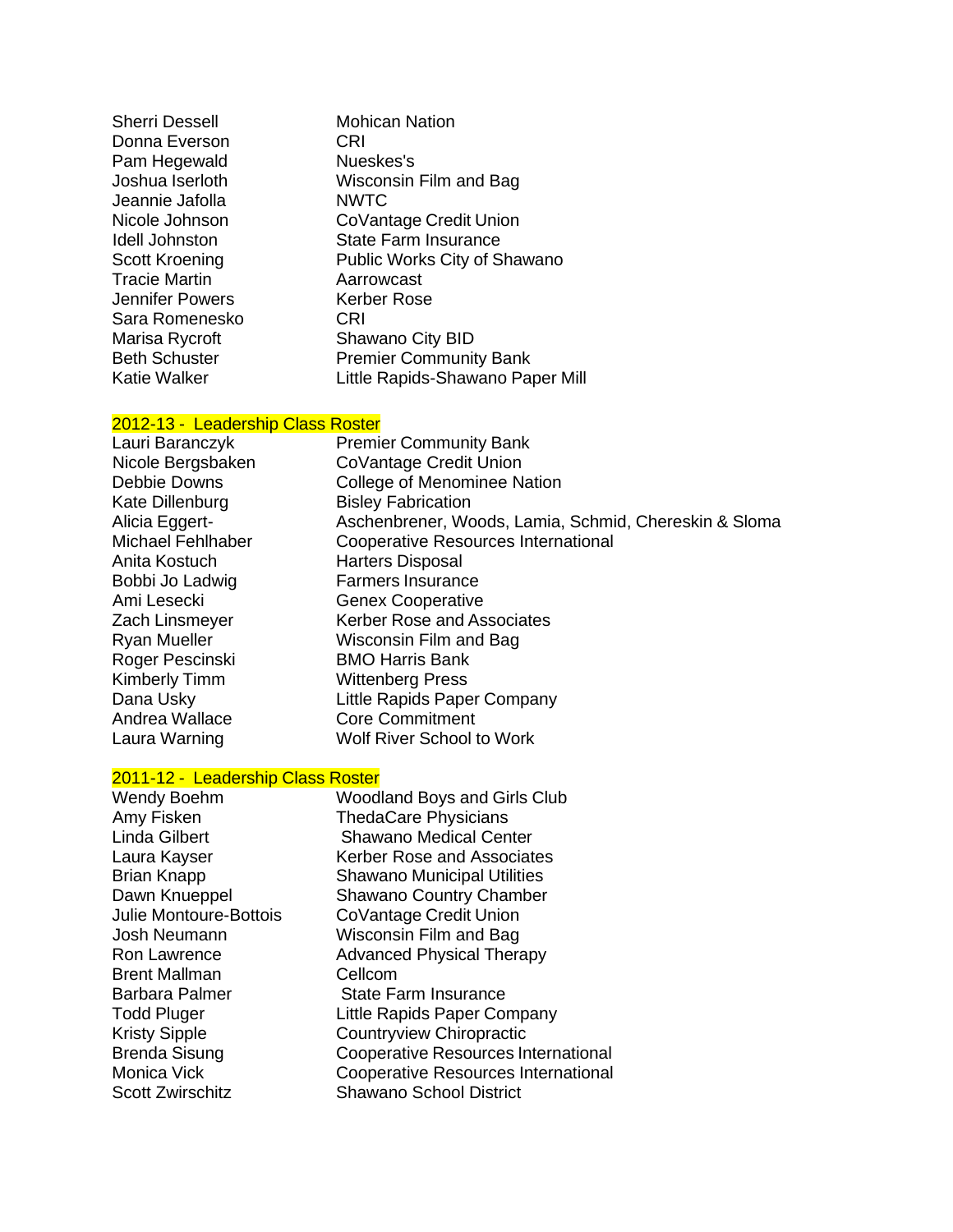# 2010-11 Leadership Class Roster

| Traci Berry            | <b>Thedacare Physician</b>                    |
|------------------------|-----------------------------------------------|
| <b>Courtney Cook</b>   | Maple Lane                                    |
| Kasey Dix              | CRI                                           |
| Michele Eggers         | <b>ThedaCare Physicians</b>                   |
| <b>Linda Gueths</b>    | CoVantage Credit Union                        |
| <b>Misty Jones</b>     | Little Rapids, Shawano Paper Mill             |
| Karissa Kunschke       | Wisconsin Film & Bag                          |
| Tim Mayer              | <b>Shawano School District</b>                |
| <b>Bonnie Olson</b>    | <b>Shawano County Board of Supervisors</b>    |
| Roger Olson            | CRI                                           |
| <b>Randy Petrouske</b> | Aschenbrenner, Woods, Lamia Schmid Law Office |
| <b>Steve Sengstock</b> | <b>SCEPI</b>                                  |
| Jodi Tetting           | <b>NWTC Shawano</b>                           |
| Sandra Wacker          | <b>Premier Community Bank</b>                 |

| 2009-10 - Leadership Class Roster |                                                        |
|-----------------------------------|--------------------------------------------------------|
| <b>Kristi Carlson</b>             | Village of Tigerton                                    |
| Jenny DeMunck                     | CRI                                                    |
| <b>Elaine Gast</b>                | <b>Shawano Medical Center</b>                          |
| Dawn Gueths                       | M&I Bank                                               |
| <b>Charlene Helms</b>             | City of Shawano                                        |
| Gwen Hoffman                      | <b>Shawano Medical Center</b>                          |
| Keith Marquardt                   | <b>Shawano County</b>                                  |
| <b>Christopher Onesti</b>         | CoVantage Credit Union                                 |
| <b>Andy Schmidt</b>               | Shawano Specialty Papers, a div of Little Rapids Corp. |
| <b>Cheryl Seelig</b>              | ThedaCare                                              |
| <b>Stephanie Selle</b>            | CRI                                                    |
| Jill Sharp                        | <b>Shawano School District</b>                         |
| Dave Slaughter                    | <b>Comfort Inn &amp; Suites</b>                        |
| <b>Shelly Thorne</b>              | <b>Body Essentials</b>                                 |
| <b>Kristie Wilson</b>             | <b>Shawano City-County Library</b>                     |
| <b>Holly Zander</b>               | <b>Zander Dental</b>                                   |

# 2008-09 - Leadership Class Roster

| CoVantage Credit Union                        |
|-----------------------------------------------|
| <b>Shawano Medical Center</b>                 |
| <b>Dynamic Designs</b>                        |
| <b>Aurora Health Care</b>                     |
| Cooperative Resources International           |
| <b>ThedaCare Physicians</b>                   |
| <b>Shawano Medical Center</b>                 |
| Cooperative Resources International           |
| <b>Thrivant Financial</b>                     |
| Arrowcast Inc.                                |
| <b>Shawano School District</b>                |
| Shawano Police Department                     |
| <b>Premier Community Bank</b>                 |
| Gear Up Program, Menominee Indian High School |
|                                               |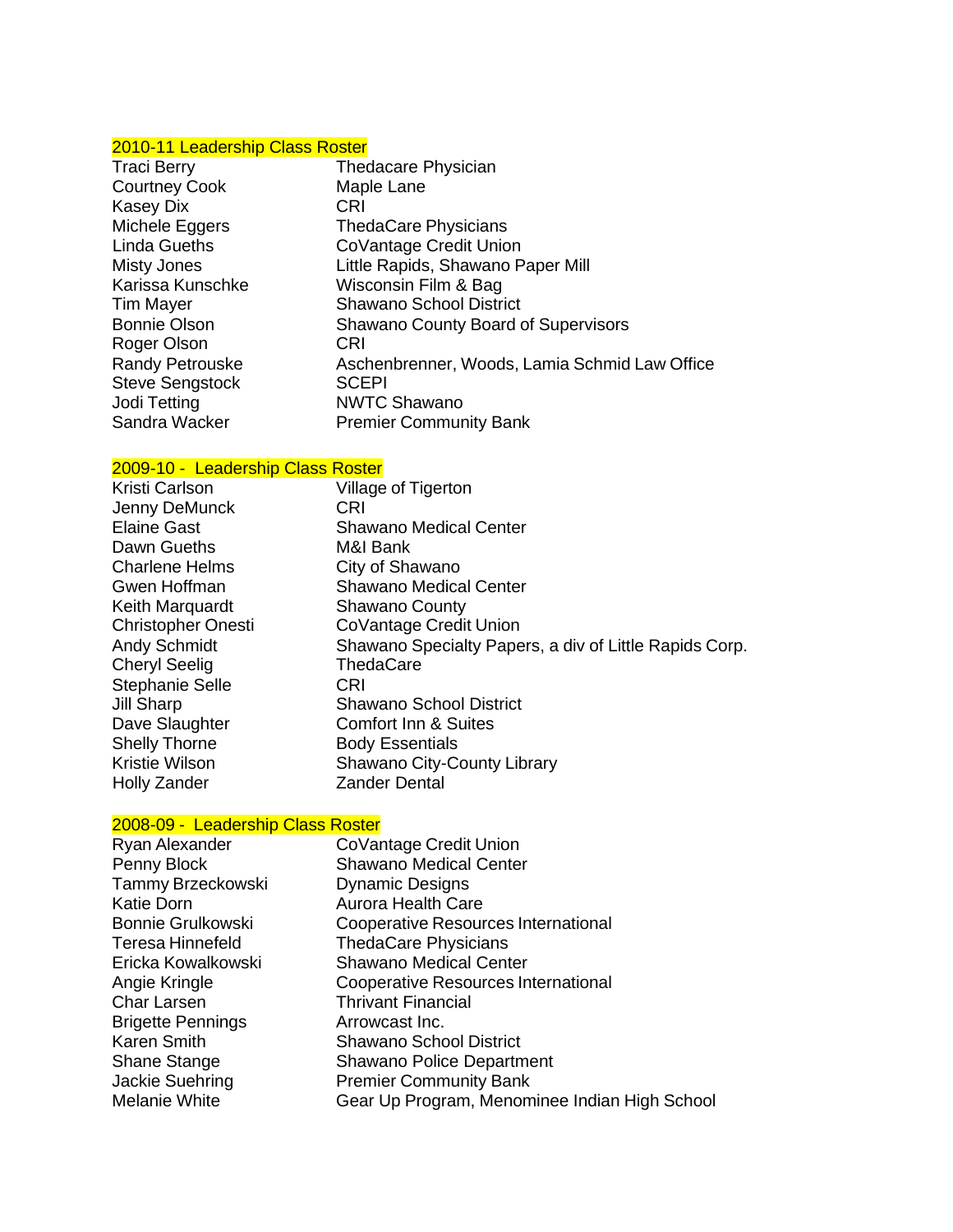Sally Zander Shawano County Chamber of Commerce

### 2007-08 - Leadership Class Roster

| <b>Tim Barthel</b>       | CoVantage Credit Union                     |
|--------------------------|--------------------------------------------|
| Adam Bieber              | <b>Shawano Police Department</b>           |
| <b>Jeff Brady</b>        | <b>Premier Community Bank</b>              |
| <b>Todd Carlson</b>      | <b>Shawano School District</b>             |
| Stephanie Erdmann        | College of Menominee Nation                |
| <b>Tami Goers</b>        | <b>Greenstone Farm Credit Services</b>     |
| Sandy Groth              | <b>Cooperative Resources International</b> |
| <b>Brian Kowalkowski</b> | College of Menominee Nation                |
| Jennifer Kroenke         | <b>Shawano Specialty Papers</b>            |
| Jennifer Langlois        |                                            |
| Liz Lewens               | <b>ThedaCare Physicians</b>                |
| Jennifer Quinn           | <b>Shawano Medical Center</b>              |
| Carol Opgenorth          | Auroroa Health Care                        |
| Mary Raether             | Northeast Wisconsin Technical College      |
| <b>Scott Ruen</b>        | <b>Shawano Police Department</b>           |
| <b>Michael Van Rite</b>  | <b>Reinhart Foods</b>                      |
| <b>Ruth Winter</b>       | <b>Menominee County</b>                    |
|                          |                                            |

### 2006-07 - Leadership Class Roster

| Gale Blum             | <b>Cooperative Resources</b>               |
|-----------------------|--------------------------------------------|
| <b>Scott Davis</b>    | <b>Shawano County Health Department</b>    |
| <b>Troy Edwards</b>   | <b>Shawano Community Middle School</b>     |
| <b>Tara Fermanich</b> | <b>Wisconsin Towns Association</b>         |
| Jill Flink            | <b>ThedaCare Physicians</b>                |
| Jaime Gajewski        | <b>Hospice Volunteer</b>                   |
| <b>Becky Henn</b>     | M&I Bank                                   |
| Debby Kaczorowski     | <b>Shawano Specialty Papers</b>            |
| Dawn Kelley           | <b>Premier Community Bank</b>              |
| <b>Paul Kersten</b>   | Kersten Accounting                         |
| <b>Tricia Millis</b>  | <b>Cooperative Resources International</b> |
| Alan Natachu          | Stockbridge-Munsee Community               |
| <b>Judith Rank</b>    | <b>Shawano County</b>                      |
| <b>Gregory Riemer</b> | Cooperative Resources International        |
| Neva Vogt             | <b>United Way</b>                          |
|                       |                                            |

2005-06 - Leadership Class Roster<br>Claudia Avery Claudia Shawano Medical Center Ted Foster **Wolf River Habitat** Barb Heins Coldwell Banker Hilgenberg Realtor' Scott Johnson Dale Carnegie Training Matthew Laha CRI. Renee Mahkimetas Menominee Tribe Cassie Molkentin Stockbridge-Munsee Tribe Carol Nawrocki WI Towns Association Dawn Novitski Red River Riders Kathy Peters **CoVantage Credit Union** John Powers Retired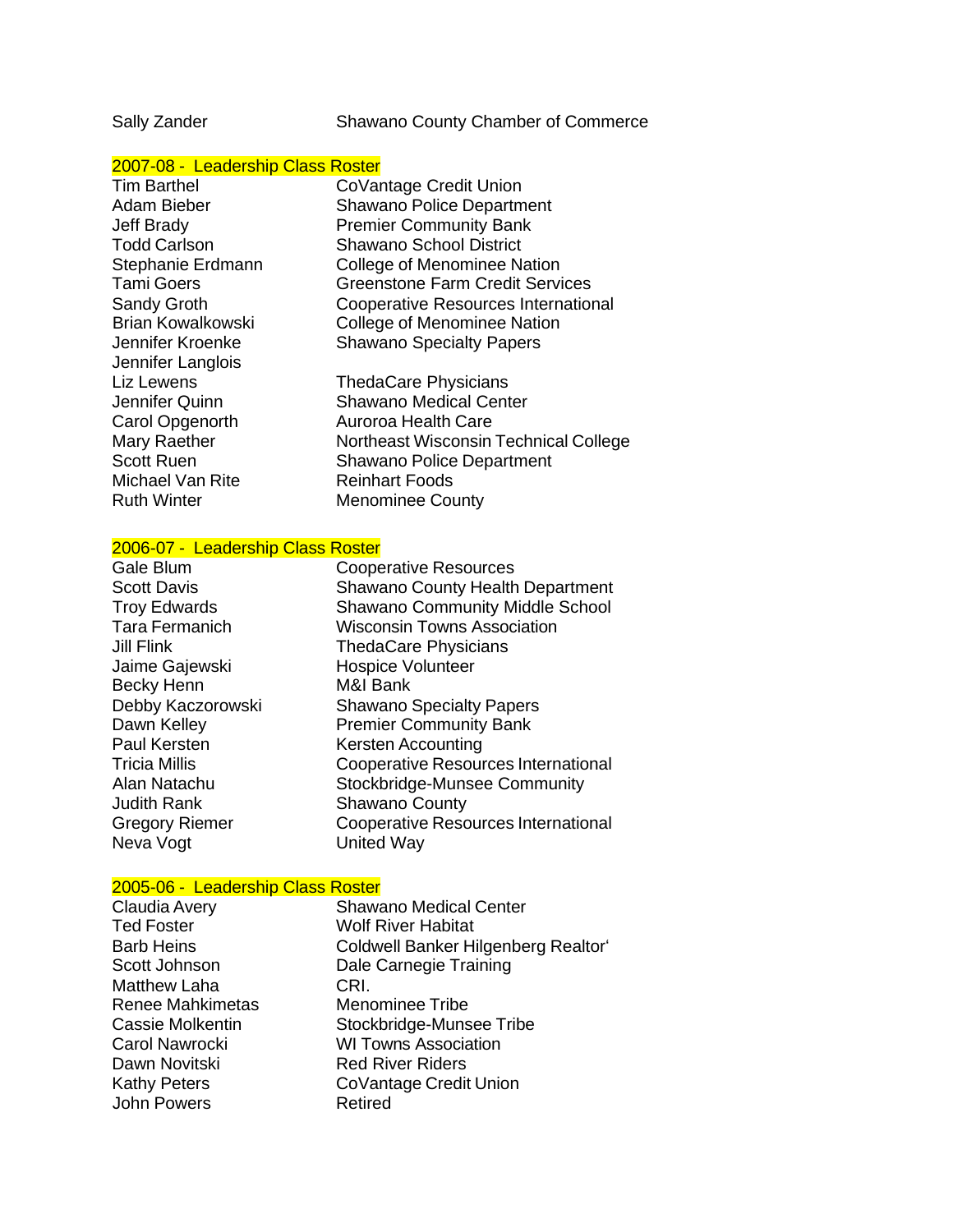| Pat Romuald           | <b>Mid-County Coop</b>              |
|-----------------------|-------------------------------------|
| David Schmidt         | Coldwell Banker Hilgenberg Realtor  |
| Katie Sloma           | Aschenbrener, Woods, Lamia & Schmid |
| <b>Rhonda Strebel</b> | <b>Rural Health Initiative</b>      |
| <b>Cindy Teschke</b>  | Georgia Pacific                     |
| Julie Van Dyke        | Shawano-Gresham School District     |
| Ken Zade              | <b>Shawano Medical Center</b>       |

### 2004-05 - Leadership Class Roster

Kathi Beyer M & I Bank

Dick Beaversdorf Lutheran Social Services / Homme Youth Laura Braatz **Shawano Country Chamber of Commerce** Gregg Duffek Stockbridge-Munsee Community Sandi Giese **Community Education Dept.** Kay Kristof CRI / Genex Cooperative, Inc. Diane Lamich Stockbridge-Munsee Family Services Diane Lohff ThedaCare Physicians Todd Malueg **Lutheran Social Services / Homme Youth**<br>
Flo Ninham Stockbridge-Munsee Family Services Stockbridge-Munsee Family Services Steve Schenk Shawano Medical Center<br>
Kris Vomastic CRI / Genex Cooperative. CRI / Genex Cooperative, Inc. Colleen Weishoff CRI / Genex Cooperative, Inc.

### 2003-04 - Leadership Class Roster

| <b>Misty Davids</b>         | Stockbridge-Munsee Tribe                    |
|-----------------------------|---------------------------------------------|
| Kathleen DeLorme            | <b>Bowler School District</b>               |
| Jessica Gast                | CoVantage Credit Union                      |
| Kristin Gehm                | Wisconsin Film & Bag                        |
| John Granchy                | <b>Shawano-Gresham School District</b>      |
| Mary Ann Hagen              | Shawano County Finance Department '         |
| Robert Hoffman              | <b>Shawano County Sherriff's Department</b> |
| <b>Brian Lange</b>          | Kerber, Rose & Associates                   |
| <b>Jill Martin</b>          | Stockbridge Munsee Tribe                    |
| <b>Denise Riley-Fritter</b> | Lutheran Social Services Homme Youth        |
| Dan Terrio                  | Stockbridge-Munsee Tribe                    |
| <b>Brenda Tomow</b>         | Stockbridge-Munsee Tribe                    |
| Donna Wiegand               | <b>CRI - Genex Cooperaive</b>               |
|                             |                                             |

### 2002-03 - Leadership Class Roster

| Kerber Rose & Associates / ScrapBook Magic |
|--------------------------------------------|
| Aschenbrener, Woods, Lamia & Putzer        |
| Shawano Leader                             |
| Village of Tigerton                        |
| Stockbridge Munsee                         |
| <b>Premier Community Bank</b>              |
| <b>Stockbridge Munsee Tribe</b>            |
| <b>CRI / Genex Cooperative</b>             |
| Shawano - Gresham School District          |
| Kafka Granite                              |
| Shawano Preschool                          |
|                                            |